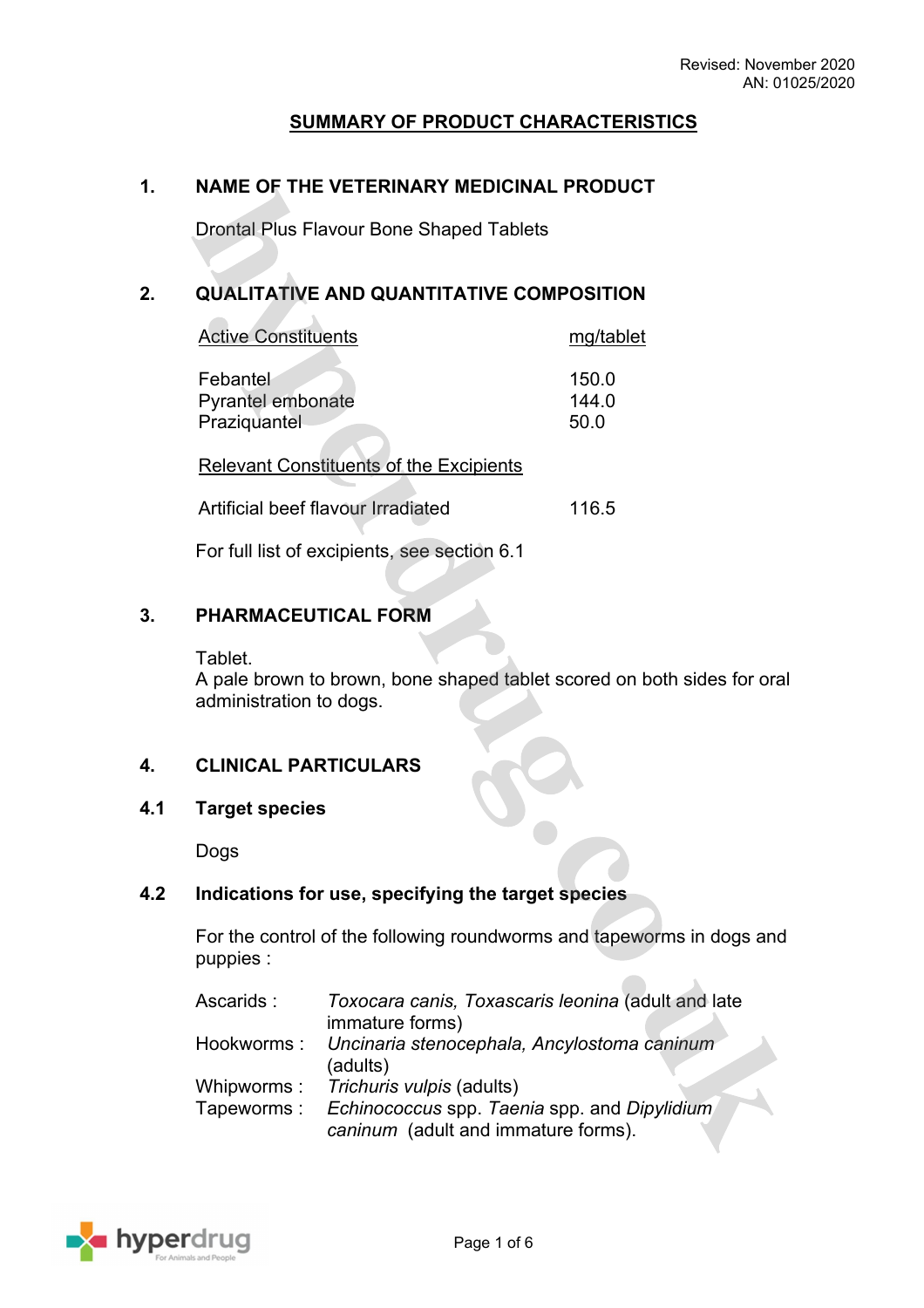### **4.3 Contraindications**

Do not use simultaneously with piperazine compounds Do not exceed the stated dosage when treating pregnant bitches.

### **4.4 Special warnings for each target species**

Fleas serve as intermediate hosts for one common type of tapeworm - *Dipylidium caninum*. Tapeworm infestation is certain to re-occur unless control of intermediate hosts such as fleas, mice etc. is undertaken.

### **4.5 Special precautions for use**

i. Special precautions for use in animals

Any part-used tablets should be discarded.

ii. Special precautions to be taken by the person administering the medicinal product to animals

In the interests of good hygiene, persons administering the tablet directly to a dog or by adding it to the dog's food, should wash their hands afterwards.

iii. Other precautions

None.

### **4.6 Adverse reactions (frequency and seriousness)**

In very rare cases slight and transient digestive tract disorders such as vomiting and/or diarrhoea may occur. In individual cases these signs can be accompanied by nonspecific signs such as lethargy, anorexia or hyperactivity.

### **4.7 Use during pregnancy, lactation or lay**

Consult a veterinary surgeon before treating pregnant animals for roundworms (see also Section 4.3 above).

The tablets may be used during lactation (see Section 4.8 below).

### **4.8 Interaction with other medicinal products and other forms of interaction**

Piperazine (see Section 4.3 above).

### **4.9 Amount(s) to be administered and administration route**

For oral administration only.

*Dosage*

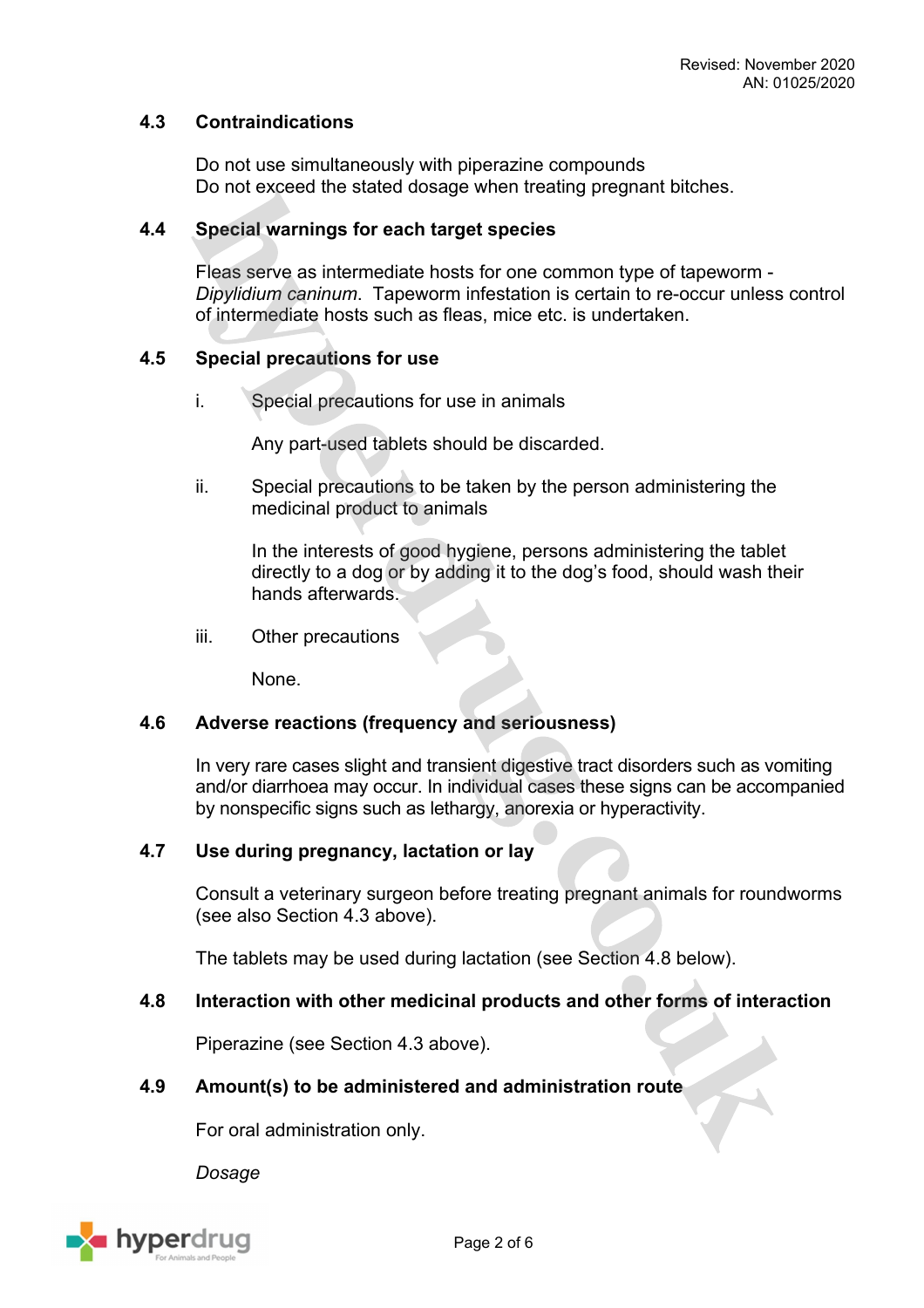The recommended dose rates are:15 mg/kg bodyweight febantel, 14.4 mg/kg pyrantel and 5 mg/kg praziquantel. This is equivalent to 1 tablet per 10 kg bodyweight

Puppies and Small Dogs:

| 3-5 kg bodyweight  | $=$ 1/2 tablet |
|--------------------|----------------|
| 6-10 kg bodyweight | 1 tablet       |
|                    |                |

Medium Dogs: **Contract Contract** 

| 11-15 kg bodyweight                | $= 1 \frac{1}{2}$ tablets   |
|------------------------------------|-----------------------------|
| 16-20 kg bodyweight                | $= 2$ tablets               |
| 21-25 kg bodyweight                | $= 2 \frac{1}{2}$ tablets   |
| 26-30 kg bodyweight                | $=$ 3 tablets               |
| Large Dogs:<br>31-35 kg bodyweight | $=$ 3 $\frac{1}{2}$ tablets |

 $36-40$  kg bodyweight  $\qquad$  = 4 tablets

### *Administration and Duration of Treatment*

Oral administration, the tablet(s) can be given directly to the dog or disguised in food. Access to normal diet does not need to be limited before or after treatment.

Puppies should be treated at 2 weeks of age and every 2 weeks until 12 weeks of age. Thereafter they should be treated at 3 month intervals. It is advisable to treat the bitch at the same time as the puppies. Not for use in dogs weighing less than 3 kg.

For the control of *Toxocara*, nursing bitches should be dosed 2 weeks after giving birth and every 2 weeks until weaning.

For routine control adult dogs should be treated every 3 months. In the event of a heavy roundworm infestation, a repeat dose should be given after 14 days.

### **4.10 Overdose (symptoms, emergency procedures, antidotes), if necessary**

Benzimidazoles possess a wide safety margin. Pyrantel is not absorbed systemically to any extent. Praziquantel has a wide safety margin of up to five times the normal dose.

### **4.11 Withdrawal period(s)**

Not applicable

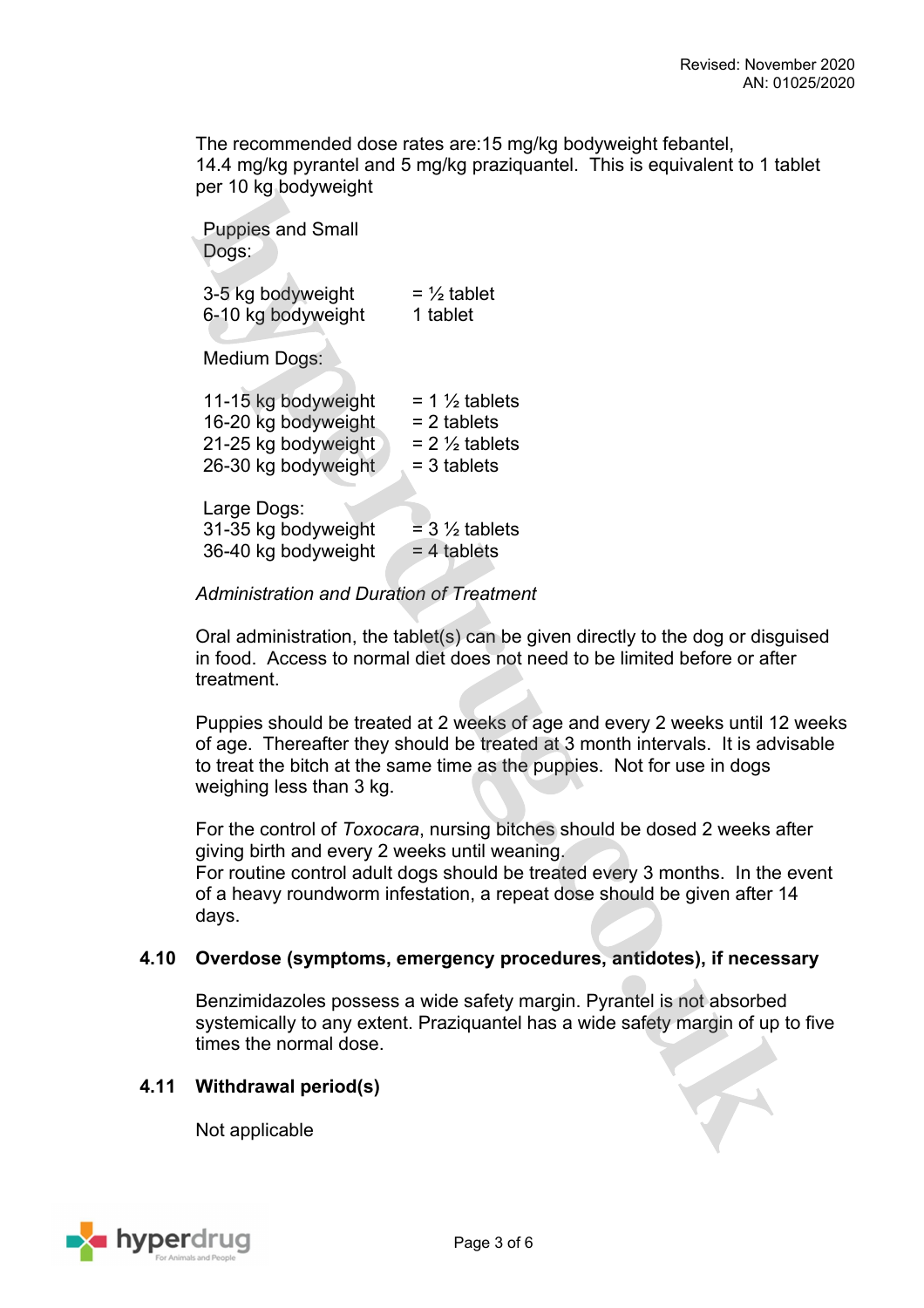#### **5. PHARMACOLOGICAL PROPERTIES**

The product contains anthelmintics active against roundworms and tapeworms. The product contains three active substances:

- 1) Febantel
- 2) Pyrantel embonate (pamoate) and
- 3) Praziquantel, a partially hydrogenated pyrazino-isoquinoline derivative used widely as an anthelmintic for both human and veterinary use.

ATC Vet Code: QP52AC55

#### **5.1 Pharmacodynamic properties**

In this fixed combination product pyrantel and febantel act synergistically against all relevant nematodes (ascarids, hookworms and whipworms) in dogs. In particular, the activity spectrum covers *Toxocara canis, Toxascaris leonina, Uncinaria stenocephala, Ancylostoma caninum* and *Trichuris vulpis.* The spectrum of activity of praziquantel covers all important cestode species in dogs, in particular all *Taenia* spp, *Dipylidium caninum, Echinococcus granulosus and Echinococcus multilocularis.* Praziquantel acts against adult and immature forms of these parasites.

Pyrantel acts as a cholinergic agonist. Its mode of action is to stimulate nicotinic cholinergic receptors of the parasite, induce spastic paralysis and thereby allow removal from the gastro-intestinal (GI) system by peristalsis.

Within the mammalian system febantel undergoes ring closure forming fenbendazole and oxfendazole. It is these chemical entities which exert the anthelmintic effect by inhibition of tubulin polymerization. Formation of microtubules is thereby prevented, resulting in disruption to structures vital to the normal functioning of the helminth. Glucose uptake, in particular, is affected, leading to a depletion in cell ATP. The parasite dies upon exhaustion of its energy reserves, which occurs 2-3 days later.

#### **5.2 Pharmacokinetic particulars**

Praziquantel is very rapidly absorbed and distributed throughout the parasite. Both *in vivo and in* vitro studies have shown that praziquantel causes severe damage to the parasite integument, resulting in contraction and paralysis. There is an almost instantaneous tetanic contraction of the parasite musculature and a rapid vacuolisation of the syncytial tegument. This rapid contraction has been explained by changes in divalent cation fluxes, especially calcium.

Since it contains praziquantel, the product is effective against *Echinococcus multilocularis* which does not occur in the UK but is becoming more common in some European countries.

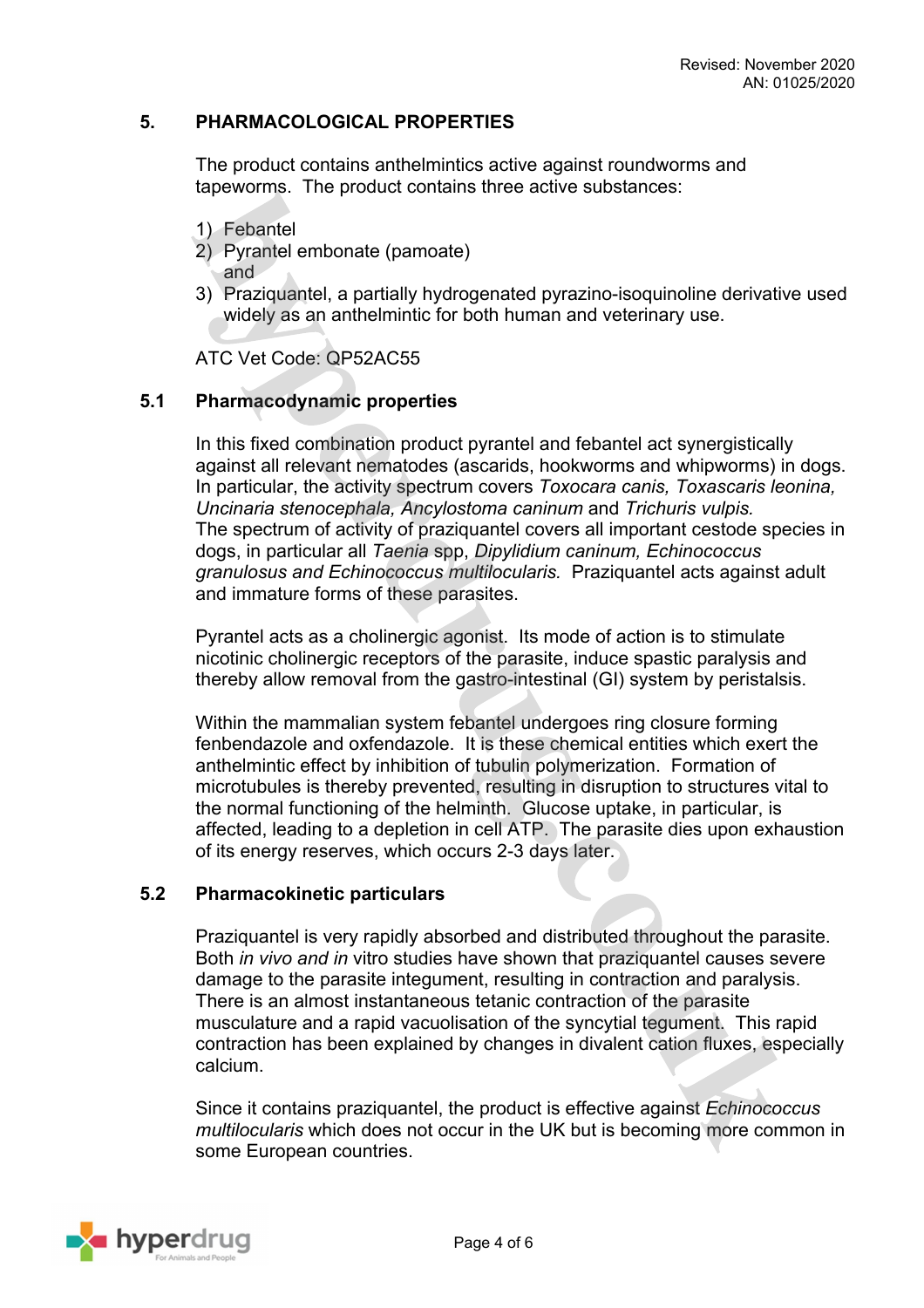### **6. PHARMACEUTICAL PARTICULARS**

### **6.1 List of excipients**

Maize starch Lactose monohydrate Microcrystalline cellulose Povidone Magnesium stearate Sodium laurilsulfate Colloidal anhydrous silica Artificial beef flavour irrad.

# **6.2 Incompatibilities**

None known.

#### **6.3 Shelf-life**

Shelf-life of the veterinary medicinal product as packaged for sale: 5 years

#### **6.4 Special precautions for storage**

Do not store above 25ºC.

# **6.5 Nature and composition of immediate packaging**

: Container colour : White.

Container sizes : Cartons containing 2, 6, 24, 102 and 108 tablets. Not all pack sizes may be marketed.

### **6.6 Special precautions for the disposal of unused veterinary medicinal product or waste materials derived from the use of such products, if appropriate**

Any unused veterinary medicinal products or waste materials derived from such veterinary medicinal products should be disposed of in accordance with local requirements.